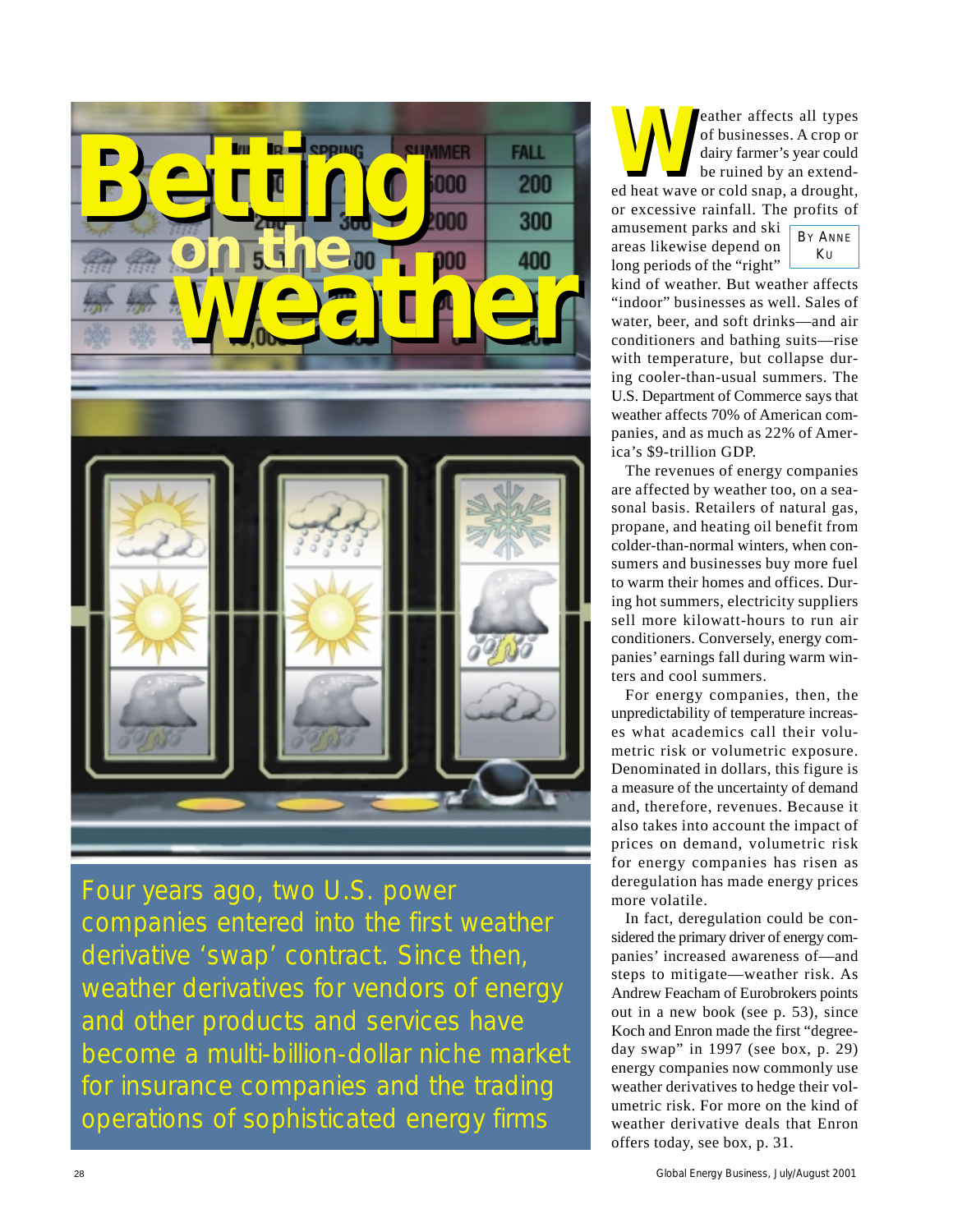According to Weather Risk Advisory Ltd., the market is expected to grow to at least \$300 billion within a few years, around the same as the power and gas markets

Just under 5,000 weather contracts have been transacted between October 1997 and April 2001, according to the latest comprehensive study of the weather market, conducted jointly by PriceWaterhouseCoopers and Washington-based Weather Risk Management Association (WRMA), the international trade organization of the weather risk management industry. Altogether, these deals covered about \$7.5 billion of total exposure. According to Weather Risk Advisory Ltd., Cambridge, England, the market is expected to grow to at least \$300 billion within a few years, around the same as the power and gas markets. Typical deals range from \$2 million to \$30 million.

#### **Gas prices and weather risk**

Because gas companies sell it and power companies burn it, natural gas is a commodity whose weather risk is of concern to both types of energy firm. Weather makes gas prices volatile during both the summer and winter. During unseasonably cold winters, demand for gas from heating customers can skyrocket, as can demand from power generators during very hot summers. In both cases, inventories are depleted and prices spike.

Many utilities manage this volatility by using gas futures markets to hedge gas acquisition costs. But companies that guess wrong about future prices risk sizable financial consequences and leave themselves open to criticism by customers and regulators. Compounding the problem, the natural gas market has recently been more volatile than ever; over the last 12 months, it has gone through periods of prices spiking both up and down. One new way to tackle this problem is represented by Planalytics'Weathernomics Gas Buyer (see box, p. 32).

#### **Not just temperature**

In most cases, the term "weather risk" relates to a company's volumetric exposure to the effect of unseasonable temperatures. Most weather derivative contracts are based on industrystandard daily temperature indices —such as heating and cooling degree days (see box, p. 30).

However, energy companies can also hedge against the effects of other manifestations of unusual weather. For example, Element Re, Stamford, Conn., recently "insured" a German utility against the loss of power sales revenues that might result from an unusually rainy summer. Most of the utility's customers are farmers who must buy electricity to run irrigation pumps when there's a shortfall in rainfall. Based on precipitation measurements by the German Meteorological Agency, the deal pays the utility in euros when there's plenty of rain—and the farmers can irrigate their land without pumps.

As it happens, one of the Agency's weather stations is very close to the farmers' fields, and that was a very important factor Element Re considered in structuring this deal. Rainfall is a very localized phenomenon; it can rain on one side of the street and not the other. According to Lynda Clemmons, Element Re's president and chief operating officer, this is one of the first weather deals to help protect utility revenues against an unusual amount of rainfall—rather than unusual temperatures. Element Re, whose staff includes many weather derivative experts formerly with Enron, is a subsidiary of the worldwide insurance firm XL Capital Ltd.

#### **The art—and data of the deal**

About half of weather derivatives deals

## **Risk management**

## **Notable dates in the history of weather derivatives**

- **September 1997:** Enron and Koch transact first degree-day swap.
- **Winter 1997:** Strong El Niño produces unusually warm winter in the U.S., making weather's impact on American economy front-page news.
- **September 1998:** First international weather derivative, between Enron and Scottish Hydro.
- **June 1999:** Weather Risk Management Association (www.wrma.org) founded in Washington by major marketers of weather derivatives.
- **September 1999:** Chicago Mercantile Exchange (www.cme.com) creates first exchange for degree-day swaps.
- **October 1999:** First weather bonds marketed (Enron) and placed (Koch).
- **December 1999:** I-WeX (www. i-wex.com), a London-based consortium, including the London International Financial Futures & Options Exchange, opens first electronic weather derivatives exchange.
- **January 2000:** First weather contract traded on EnronOnLine.
- **September 2000:** First natural gasbased precipitation "collar" transacted for a California municipality.
- **May 2001:** Risk Management Solutions (www.rms.com), Newark, Calif., introduces first widely available data set and pricing model.
- **July 2001:** London International Financial Futures & Options Exchange (www.liffe.com) launches three European weather indices based on monthly mean of daily average temperatures in London, Paris, and Berlin.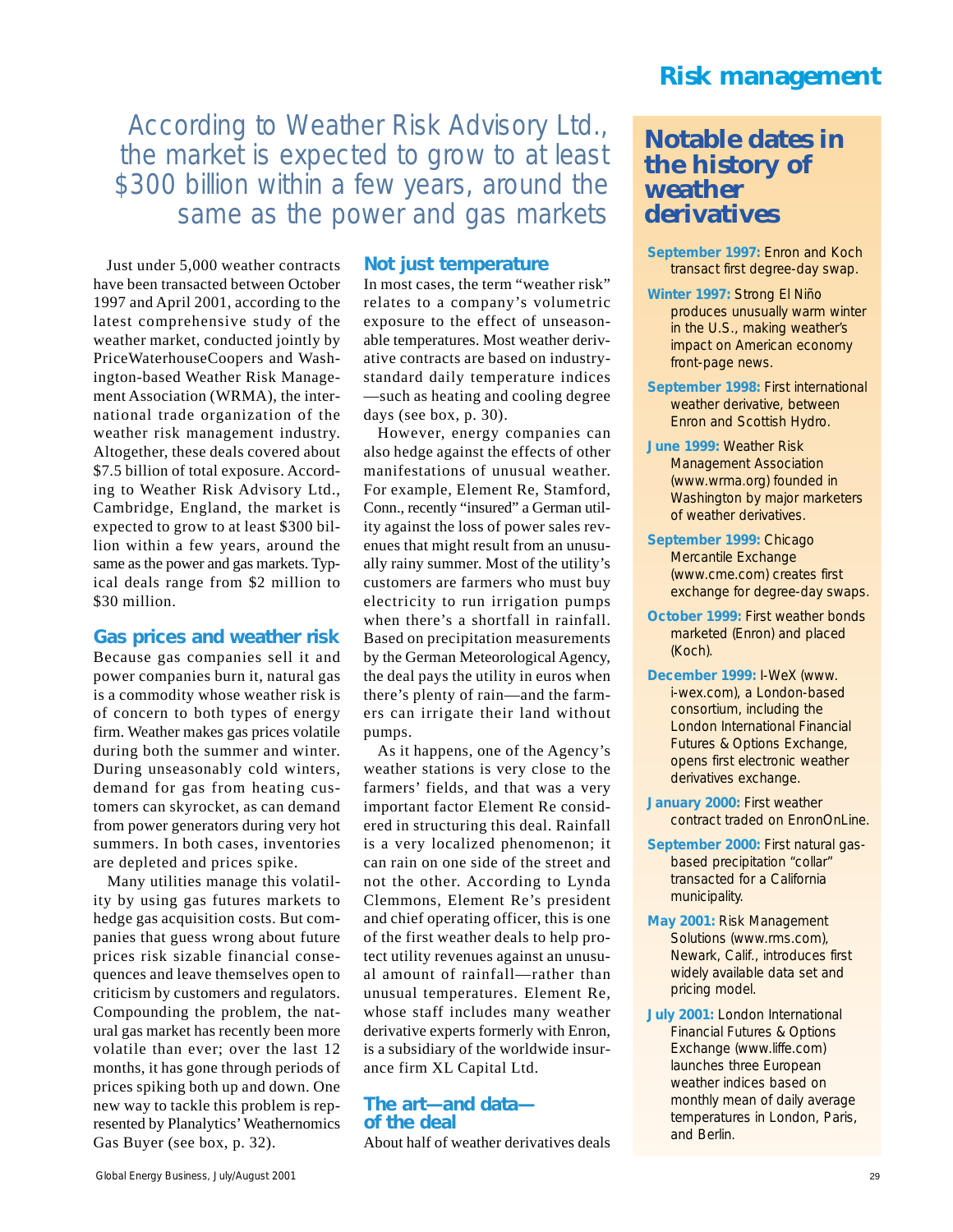## **The terminology of weather derivative indices and instruments**

### **Daily weather indices**

- **HDD:** Heating degree days, 65F minus the average daily temperature (never negative, zero when warmer than 65F).
- **CDD:** Cooling degree days, average daily temperature minus 65F (never negative, zero when cooler than 65F).
- **EDD:** Energy degree days, HDD + CDD.
- **GDD:** Growing degree days, degree days between 50F and 86F.
- **VDD:** Variable degree days, 65F base is replaced by another temperature.

The most basic weather trading instruments are caps, floors, and swaps:

Caps, also known as call options, provide a buyer with a linear payout based on the difference between the actual index value and a predetermined value or strike. If the actual index value is below the strike, no payment is made. The buyer of a cap must pay a premium to the cap seller for the right to the payout.

Floors, also known as put options, provide a buyer with a linear payout based on the difference between the strike and the actual index value. If the actual index value is above the strike, no payment is made. As with a cap, the buyer of a floor must pay a premium to the floor seller.

✹ A swap is a combination of a cap and a floor at the same strike. If the actual index value is above the swap level, the seller of the swap makes a payment to the buyer of the swap. If the actual index value is below the swap level, the buyer of the swap makes a payment to the seller of the swap. There is no premium required to enter into a swap transaction.

Unlike other financial or commodity options which have unlimited payouts, weather instruments are typically structured with a fixed payout amount. The payout amount is negotiated in a weather contract and limits the option seller's potential loss. Therefore, weather options are similar to financial or commodity call or put spreads.

Caps and floors can be combined in various ways to create a collar. For example, a fuel oil distributor may desire to protect his revenues from the risk of a warmer-thannormal winter. The distributor would like to purchase an HDD put and is willing to limit the benefit of a colder-than-normal winter by selling an HDD call to finance the purchase of the HDD put. If the premium of the call exactly offsets the premium of the put, then the collar is costless or zero cost.

In addition to the basic or vanilla instruments described above, several exotic weather instruments are also available. These include:

✹ Compound options—options to purchase or sell options.

Digital options—options that payout a fixed amount if a particular weather event (or series of weather events) occurs. Source: Axia Energy LLP

are brokered. The more informed a customer is, and the more relevant historical data about demand he or she can provide, the quicker a weather derivative deal can be priced and structured. In the above case, the German utility first approached Spectron, a London-based broker specializing in energy commodities, which then called around and referred Element Re.

While this rainfall deal marks Element Re's debut in the European market, Clemmons says that the lack of good weather data poses a serious impediment to the growth of weather derivatives there. Unlike in the U.S., where the National Weather Service provides topnotch weather data free of charge, European weather data aren't collected by a single entity—or given away.

#### **Insurance or derivative?**

Nick Ward, head of new markets for Spectron, considers Element Re's rainfall deal indicative of the convergence of insurance and derivative approaches to weather risk management taking place today. It combines aspects of flood insurance—which provides coverage against the occurrence of an event—with those of derivatives which use an upfront formula to calculate a payout based on the value of some weather variable.

Ward adds that in Europe, most of

The more informed a customer is, and the more relevant historical data about demand he or she can provide, the quicker a weather derivative deal can be priced and structured

the action in weather contracts is in Great Britain, with Germany and Scandinavia close behind. To him, energy companies and weather risk mitigation are a good fit because the weather variable that affects energy companies' revenues most is temperature, which is easy to measure and model. By contrast, wind and rain are much more localized, and if there's no weather station to capture an event, a derivative deal would be impossible to structure.

Contributing to the dialog on this subject, Tom Ruck, senior vice president of Houston-based Axia Energy LLP, says that he really doesn't see any shift from weather derivatives to insurance taking place. What he does see in the weather market, however, is energy companies favoring derivatives for one-year deals, and non-energy companies favoring insurance. For multi-year deals, Ruck adds, an insurance policy seems to be the preferred vehicle—but not many are being writ-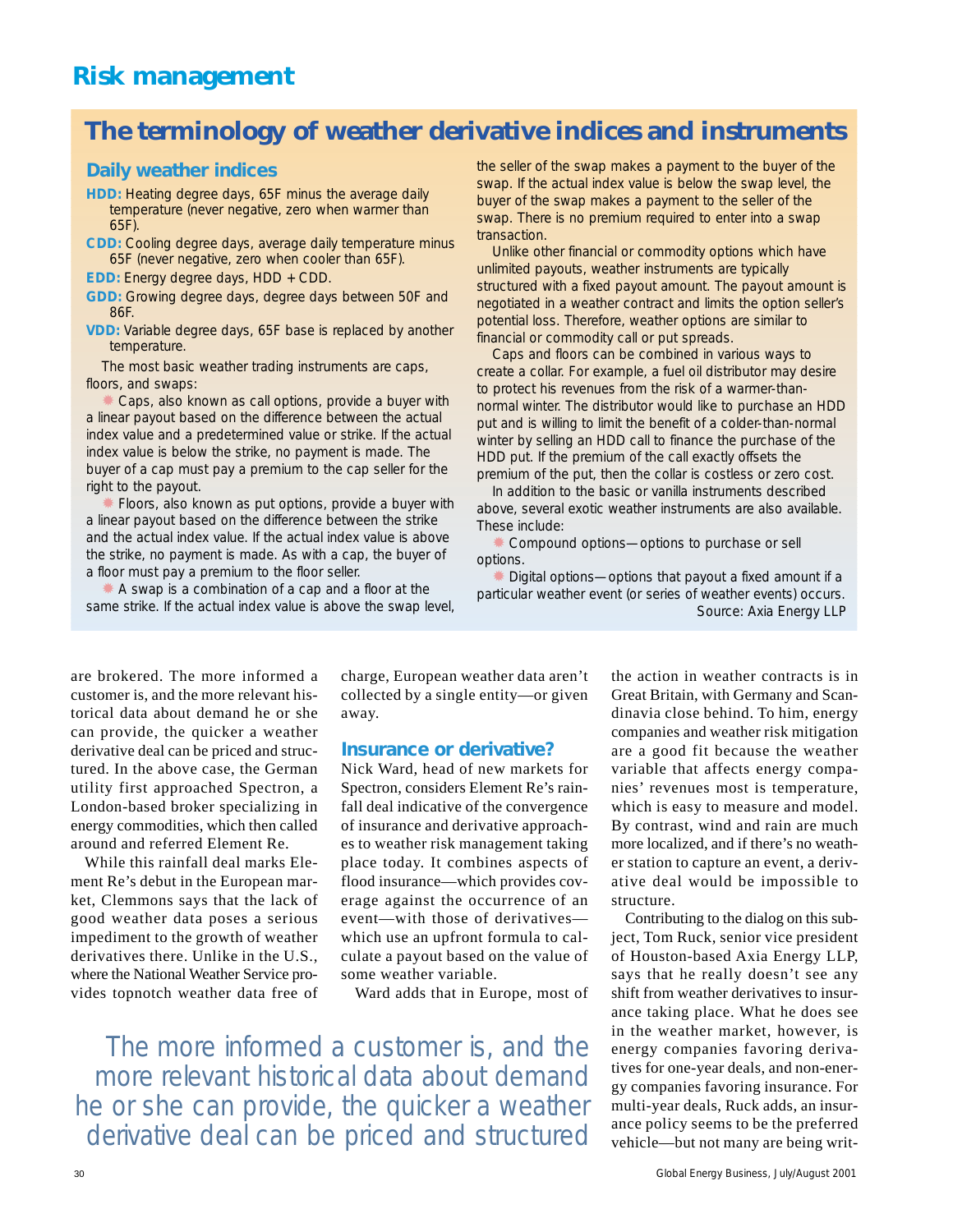## **Risk management**

ten. Typically, he explains, short-term hedges can be done more cheaply as a derivative than as insurance. Axia Energy, the joint-venture trading arm of Koch Energy Trading and New Orleans-based Entergy, offers a broad range of commodity risk-management tools to energy companies.

### **Hedging or speculating?**

Despite the rapid growth in the pop-

ularity of weather derivatives—from zero to thousands of deals in just four years—a "technicality" seems to be slowing their proliferation. That technicality comes in the form of a question: What is a weather derivative, in accounting terms?

If a weather derivative is indeed an insurance policy, corporate accounting rules clearly spell out how it should appear on a balance sheet. But if it is a different breed of beast, the rules are not as clear. Specifically, what troubles corporate accountants is that weather derivatives are not mentioned in Financial Accounting Standards Board (FASB) Standard 133, which this year, for the first time—requires companies to do what's called "hedge accounting."

What that means is that if a company buys or sells a derivative, it must

# **Power demand swaps: Hedging power with weather derivatives**

The U.S. wholesale electricity market is currently suffering from pronounced liquidity gaps, making it increasingly difficult for power traders to purchase call options at reasonable prices. Fortunately, a new source of liquidity has recently become available: demand swaps.

The demand swaps, which are available at EnronOnline, pay out based on weekly demand in the PJM and New England power pools. They are a class of weather derivatives because the variability of demand there and elsewhere depends primarily on temperature. Soon, Enron will also list monthly contracts for the entire season, and offer similar products for other power pools. For example, demand swaps for the New York Power Pool are expected to become available this August.

Weather derivatives began as

proportion to the difference between actual and expected energy usage. Likewise, power demand swaps address exposure to load volumes.

However, sophisticated power traders can use weather derivatives to manage price risk as well. Indeed, a

BY JOSEPH **HRGOVCIC** 

skilled trader is, in general, able to estimate how changes in

forecasted temperatures affect demand as well as prices. The trader can then construct a portfolio of demand call options of differing strikes whose payout profile is similar to that of a call on power (figure).

Obviously, the demand/price relationship is subject to interruptions in power supply or demand, so the correspondence will be inexact. However, in today's power markets, such synthetic calls provide the best opportunities to "go long" on power.

megawatt difference from the agreed swap price, which is denominated in megawatts. For instance, if party A agrees to sell a swap at 35,000 MW to party B, and the actual outcome is 36,000 MW, then party A owes party B \$10,000 (\$10 x the MW difference) per contract. The products are as easy to trade as all other EnronOnline products, with a few mouse clicks. As with all EnronOnline transactions, highervolume and customized products can be purchased as direct over-thecounter transactions. Also, options as well as swaps can be transacted.

Because weather derivatives have been available for some years, demand swaps could in principle have been available sooner. However, calculating the appropriate coefficients that relate demand to transactable weather products is not a trivial task. The

*A given price vs. demand curve (left) can be approximated by a portfolio of power demand options (right). Depicted in this example are three call options*



instruments for energy consumers and suppliers to hedge the volumetric risks of unseasonably hot and cold weather. An energy utility, for example, could purchase a floor on seasonal heating degree days, which would pay out in

These demand products can therefore be used to fill the capacity gaps in both power and weather derivative markets.

Here's how the demand swaps work in practice: The standard contracts traded on-line pay \$10 for each



introduction of demand swaps places the burden of the calculation on the part of the weather marketer, allowing power marketers to transact weather in terms they are accustomed to. In the future, analogous products will likely be made available to other energy traders.

*Joseph Hrgovcic is head of weather derivatives research for Houston-based Enron Corp. He developed the models used to price and manage the first weather derivatives.*